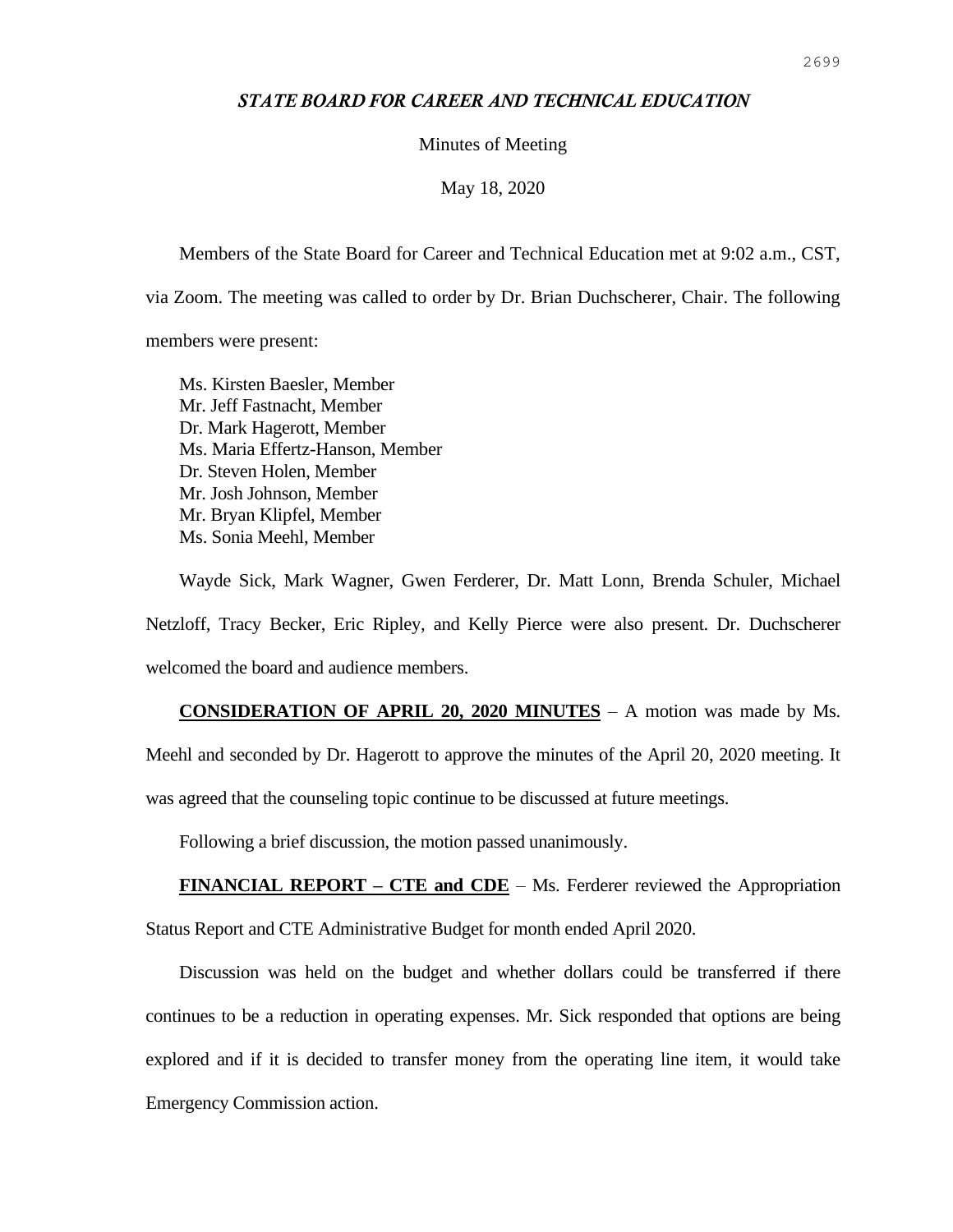A motion was made by Dr. Hagerott and seconded by Mr. Fastnacht to approve the CTE financial reports as presented. The motion passed unanimously.

Dr. Lonn reviewed the CDE Administrative Budget, reporting that the CDE budget has reductions in expenses as well.

A motion was made by Mr. Johnson and seconded by Dr. Holen to approve the CDE financial report as presented. The motion passed unanimously.

**STATE DIRECTOR'S REPORT** – Mr. Sick reported that CTE staff are continuing to work remotely; administration and program area supervisors are continuing with virtual meetings with staff, administrators, and instructors to discuss resources, provide updates and share best practices; the agency continues to add distance learning resources to the CTE website.

CTE staff update – Due to efficiencies in the agency, Mr. Michael Netzloff will continue with the Private Career Schools, Special Populations and Educational Equity duties in addition to his previous responsibilities.

Ms. Marilyn Orgaard will be retiring in June. The Career Resource Network Supervisor position is currently being advertised.

Mr. Sick reported on meetings and activities he has been involved in which included: WDC; NDACTE; and CLNA workshops.

Upcoming meetings and activities Mr. Sick will be involved in include: the Governor's Strategy Review meeting is being rescheduled; continuing CLNA workshops; requested evaluation instruments from other state directors; TrainND meeting; and, PDC discussions are being held to determine the best course of action for the conference.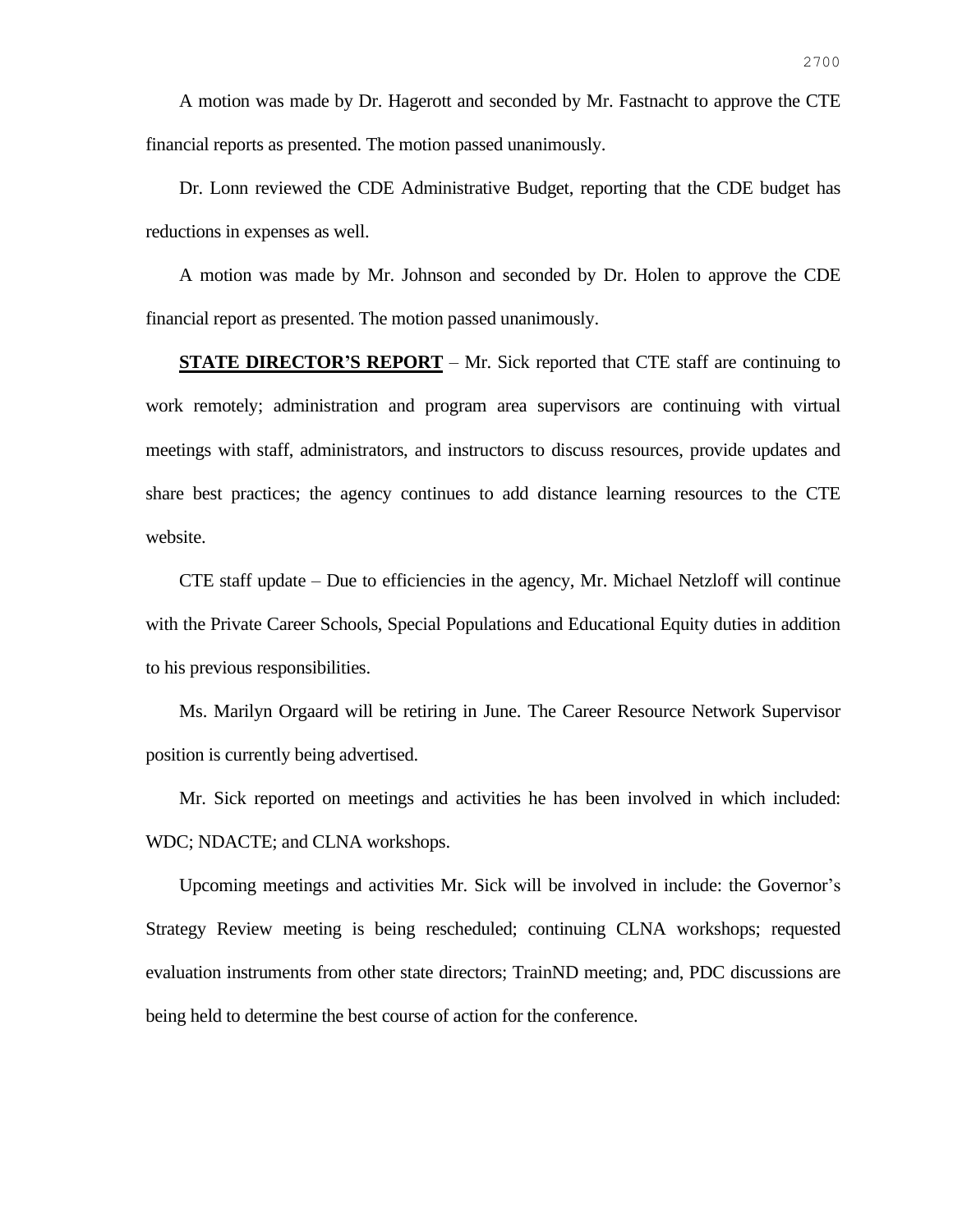Discussion was held on how conferences could be held using ND Smart Restart guidelines and Ms. Baesler reported on the plans for the School Boards Association and DPI Administrators Conferences.

Mr. Sick reported that the Governor's Office requested information as to who will serve on the K-12 Coordinating Council effective July 1. Currently it is the Board Chair.

It was agreed that the Board Chair will continue to serve on the K-12 Coordinating Council and the election of officers for the next fiscal year will be held at the end of the June meeting. Mr. Sick will provide the information to the Governor's Office.

Mr. Sick then provided an update on requested counseling information, an update on the HEROES Act at it relates to Perkins and the Governor's 2021-23 budget guidelines.

Discussion was held on the Adult Farm Management potential program at Dakota College, enrollment need, geographic area the program would cover, and the budget. Mr. Sick responded that he will meet with Mr. Aaron Anderson who has been in discussions with the Dakota College President and report back to the Board on the requested information.

Discussion was then held on the Governor's 2021-23 budget guidelines and the potential changes to school funding, options for CTE and CDE office space and other operating expenses.

Discussion was held on the counseling data, whether follow up information could be requested through the State Longitudinal Data System (SLDS), what information SLDS collects, what SLDS can provide, how many high school career counseling openings there are, and what information higher education institutions collect and are able to provide.

Following further discussion on SLDS, Mr. Sick responded that Mr. Tracy Korsmo could be asked to present information on SLDS at a future meeting.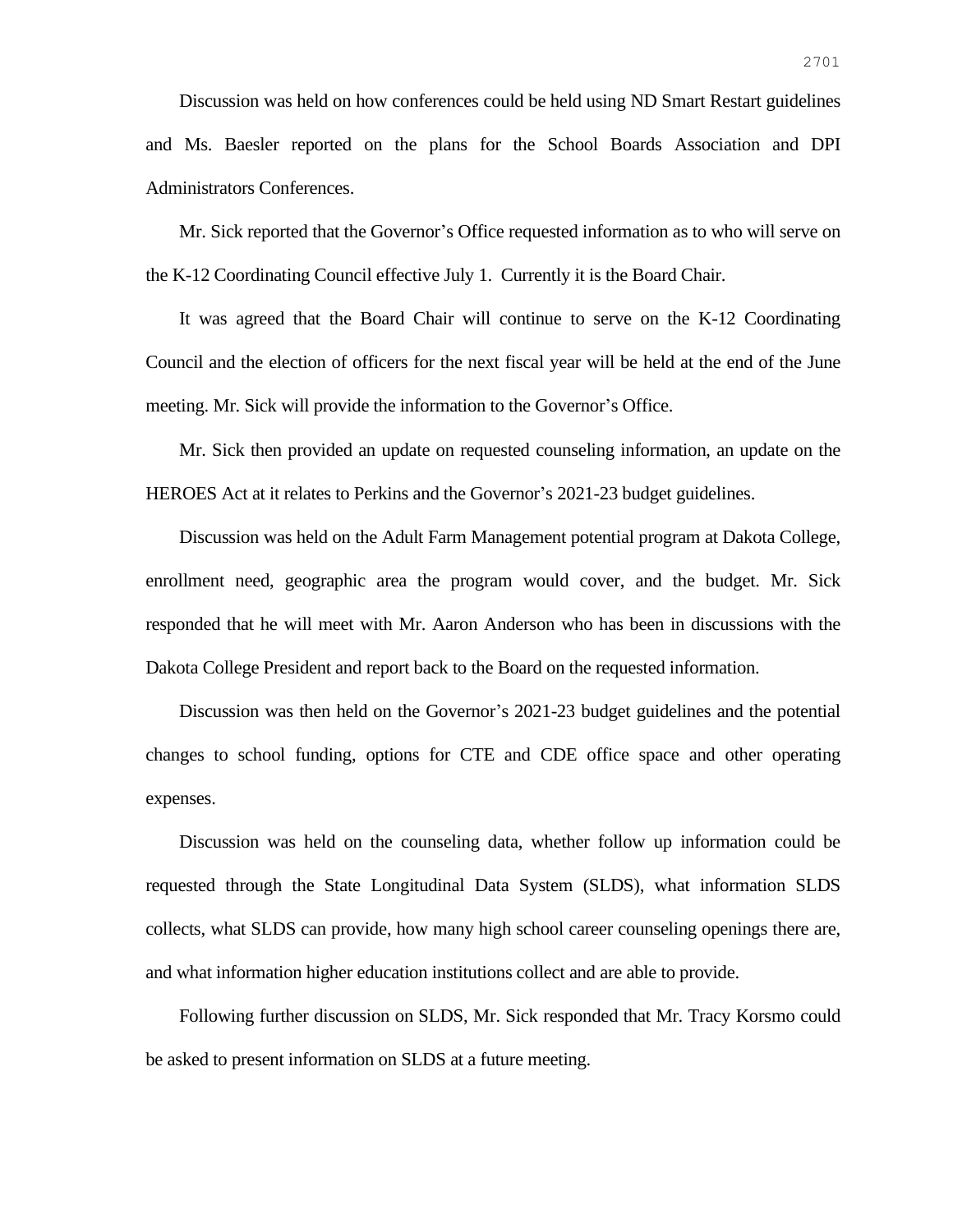Discussion continued on graduates and counseling data. Mr. Sick will work with Ms. Pierce to survey the institutions regarding graduates and contact the department chairs at UND and NDSU for follow up information. This topic will be placed on the June meeting agenda.

The Board thanked Mr. Sick for his report.

**CDE REPORT** – Dr. Lonn reviewed the 2020-2021 Tuition and Fees for CDE, reporting that the rates were approved during the April meeting. Discussion was held on revenue, in and out of state rates, IT support, and capacity.

Dr. Lonn reviewed dashboard information, including enrollment and completion rates; projects and virtual conferences that CDE employees are involved in; and the 2021-23 budget guidelines reporting that CDE is reviewing expenses and office space options.

A dual credit update was requested. Dr. Lonn responded that he met with Ms. Lisa Johnson, NDUS, who is working on a link that CDE would place on their website showing what is offered through CDE and at North Dakota colleges and universities.

Discussion was held on having a one stop shop for dual credit offerings; however, students must enroll at the college or university they are attending as each institution/campus is a frame of reference.

The Board thanked Dr. Lonn for his report.

**PROPOSED BUDGET** – CTE – Mr. Sick reviewed the CTE Administrative Budget totaling \$3,394,245.50, reporting that there may be changes due to not knowing what the new normal will look like.

Proposed 2020-2021 State and Federal Funding – Mr. Sick reviewed the FY2021 General Fund Projections, reporting that as of today, secondary grants total \$12,731,251 with remaining funds of \$27,338; and, TrainND/AFM/Postsecondary grants total \$1,879,524 with remaining funds of \$421,623.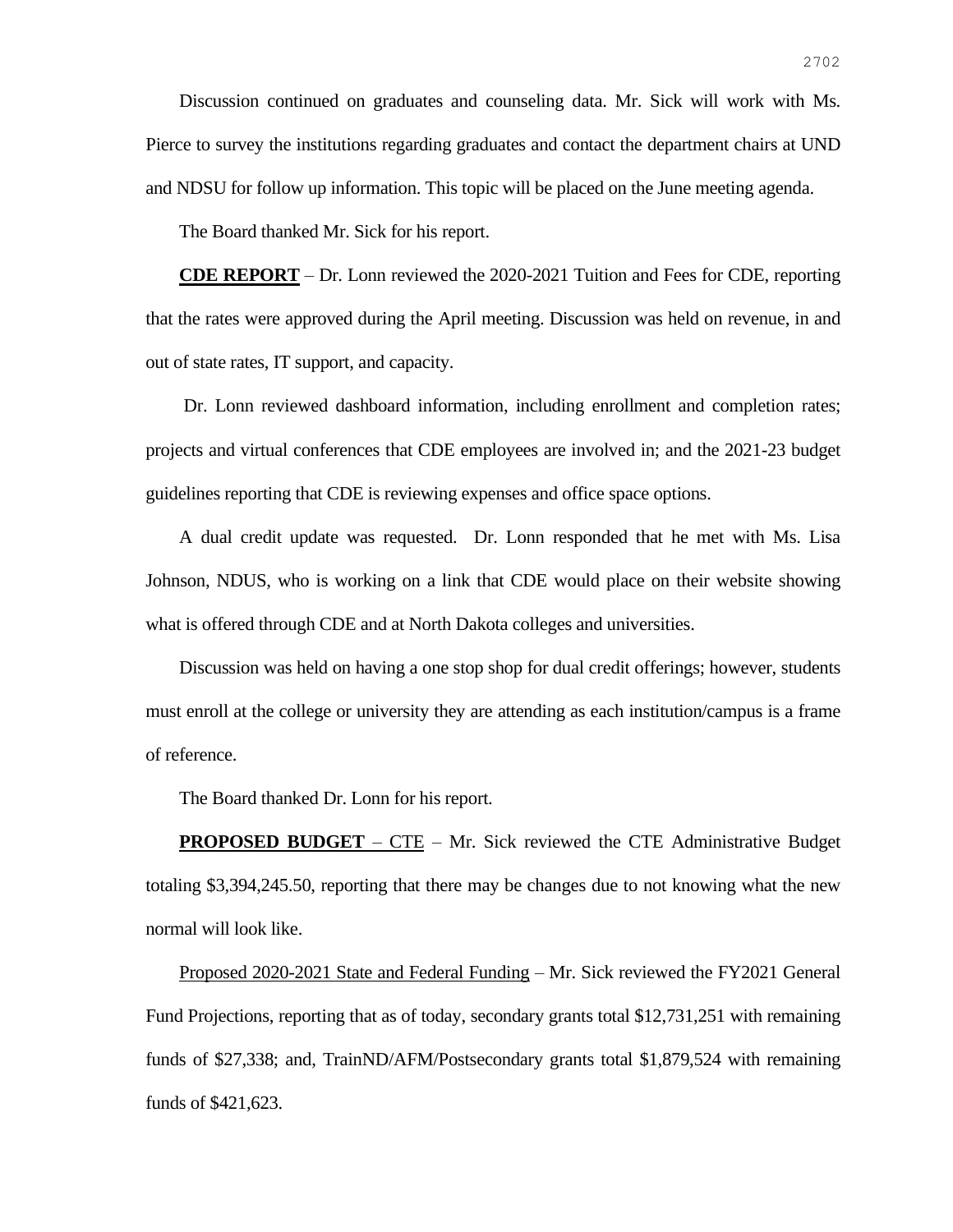Mr. Sick reported that the Pilot Distance Delivery Grant was not utilized in FY2020 and questioned whether it was time to move it from state to federal dollars.

Discussion was held on whether the funding in AFM included the Dakota College request and that the legislature provided an allocation for Adult Farm Management.

Mr. Sick then reviewed the \$5,135,742 Carl Perkins Obligations for FY2021 reporting that depending on the new HEROES Act there is potential for carryover funds.

The second and final reading of the Administrative Budget and Proposed 2020-2021 State and Federal Funding will be provided at the June meeting.

New and Expanded Program Requests – The New and Expanded Program Requests for FY2021 were reviewed. Mr. Sick reported that the requests total \$313,678.

Discussion was held on the pending additional information notation for three of the expanded program requests. Mr. Sick responded that the agency is waiting on responses to the requested information and recommended approval of all New and Expanded Program requests with the stipulation that the three pending programs will be approved if the requested information is submitted.

Following further discussion, a motion was made by Mr. Fastnacht and seconded by Ms. Meehl to approve the New and Expanded Program Requests for FY2021 as recommended with the stipulation that the three pending program requests submit all required information. The roll call vote was as follows:

Ms. Meehl – aye Mr. Johnson - aye Mr. Fastnacht - aye Ms. Effertz-Hanson – Absent and not voting Dr. Holen – aye Ms. Baesler – aye Dr. Hagerott – Absent and not voting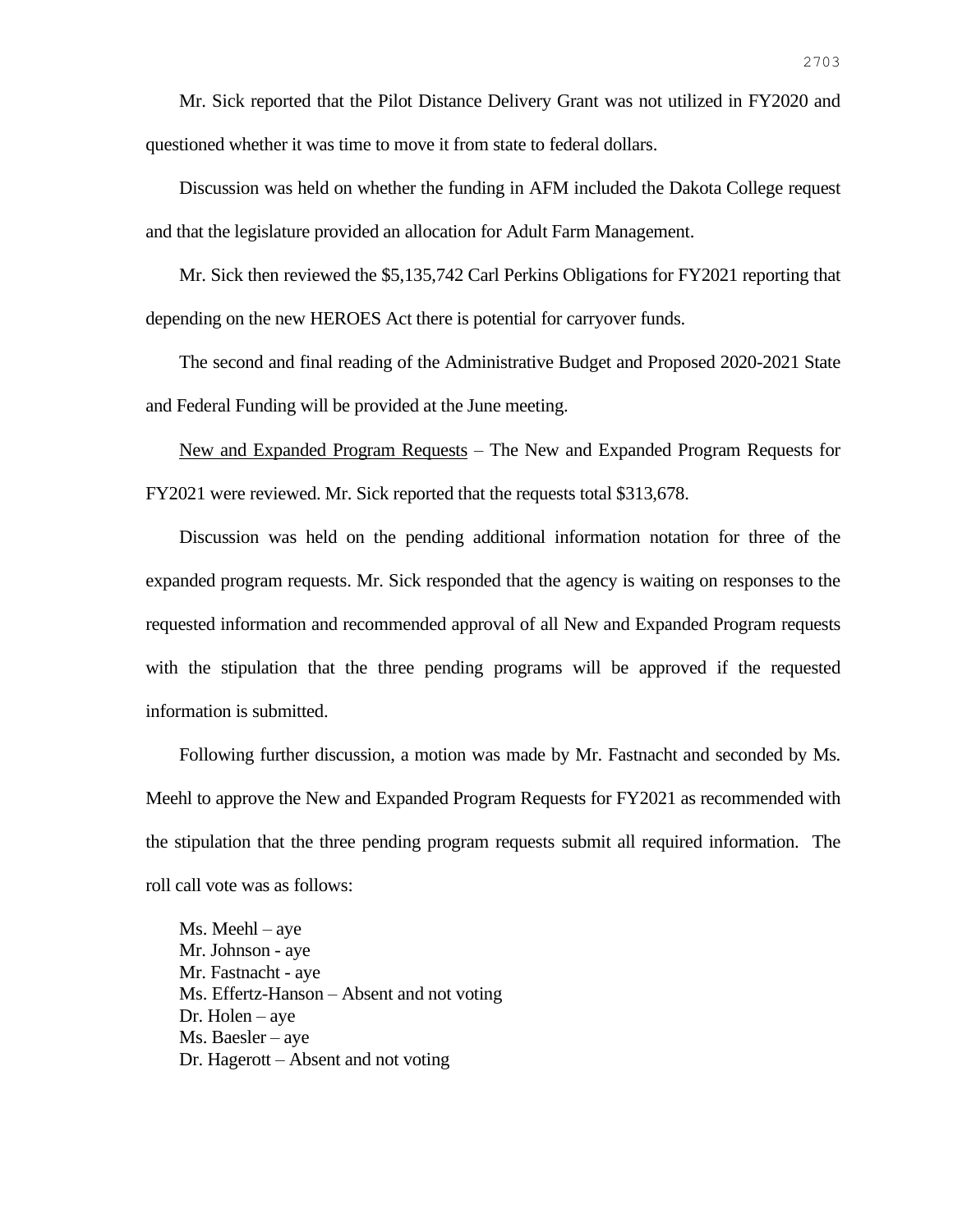Mr. Klipfel - aye Dr. Duchscherer – aye

The motion passed unanimously.

CDE – Dr. Lonn reviewed the CDE Administrative Budget totaling \$4,262,556.83, reporting that if trends continue there could be budget changes.

The second and final reading of the CDE Administrative Budget will be provided at the June meeting.

## **APPROVAL OF AUTOMOTIVE COLLISION REPAIR PROGRAM STATE**

**STANDARDS** – Mr. Netzloff presented the Automotive Collision Repair Program State Standards, reporting that secondary and postsecondary instructors worked together on the standards which were adapted from the ASE Education Foundation Automotive Program Standards.

Following discussion, a motion was made by Mr. Fastnacht and seconded by Dr. Holen to approve the Automotive Collision Repair Program State Standards. The roll call vote was as follows:

Ms. Meehl – aye Mr. Johnson - aye Mr. Fastnacht - aye Ms. Effertz-Hanson – aye Dr. Holen – aye Ms. Baesler – aye Dr. Hagerott – Absent and not voting Mr. Klipfel - aye Dr. Duchscherer – aye

The motion passed unanimously.

## **APPROVAL OF GRAPHIC COMMUNICATIONS PROGRAM STATE**

**STANDARDS** – Mr. Netzloff presented the Graphic Communications Program State Standards, reporting that secondary and postsecondary instructors worked together on the standards which were adapted from the Association for Print Technologies.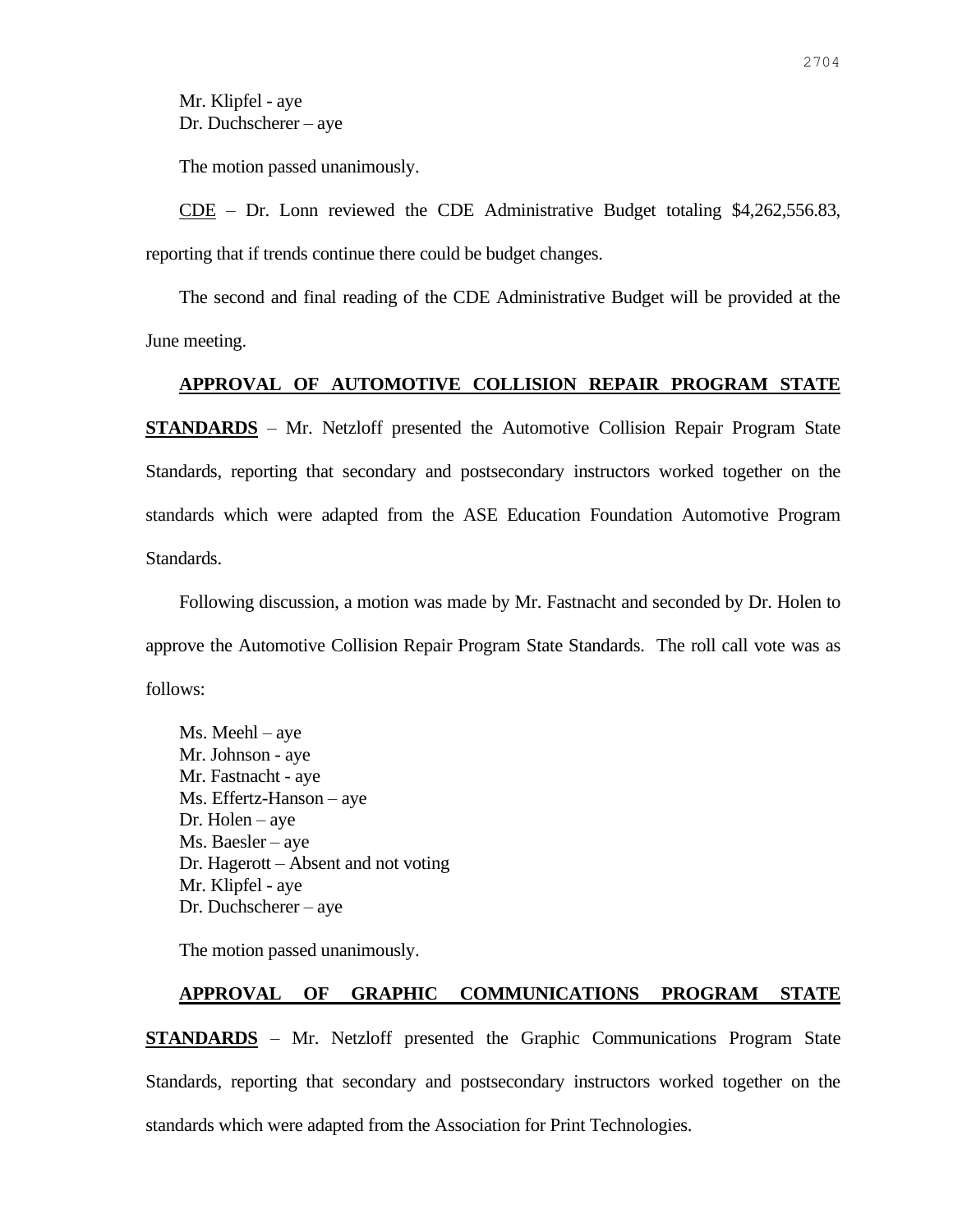Following discussion, a motion was made by Mr. Johnson and seconded by Dr. Hagerott to approve the Graphic Communications Program State Standards. The roll call vote was as follows:

Ms. Meehl – aye Mr. Johnson - aye Mr. Fastnacht - aye Ms. Effertz-Hanson – aye Dr. Holen – aye Ms. Baesler – aye Dr. Hagerott - aye Mr. Klipfel - aye Dr. Duchscherer – aye

The motion passed unanimously.

**PERKINS V POLICIES** – Mr. Sick reviewed and provided the second and final reading of two proposed Perkins V Innovation Grant opportunities that would utilize \$350,000 Reserve Funds. One grant would be open to both secondary and postsecondary schools with a matching component and the other would expand CTSO access via distance for those schools who currently do not have access to a CTSO.

Reserve Fund Program Guidance - Discussion was held on the matching requirement for the Perkins V Innovation Grant. It was agreed that a 5 to 1 match is reasonable, should be flexible, and the match could include in-kind donations.

Discussion was held on the Expanding Access Grant, no matching requirement, and schools determine the advisor.

It was agreed that each grant application would be capped at \$50,000 depending on the availability of funds. Mr. Sick also clarified that the approval of the innovation grant applications would be completed by CTE staff and that the funding is for start ups and not ongoing funding.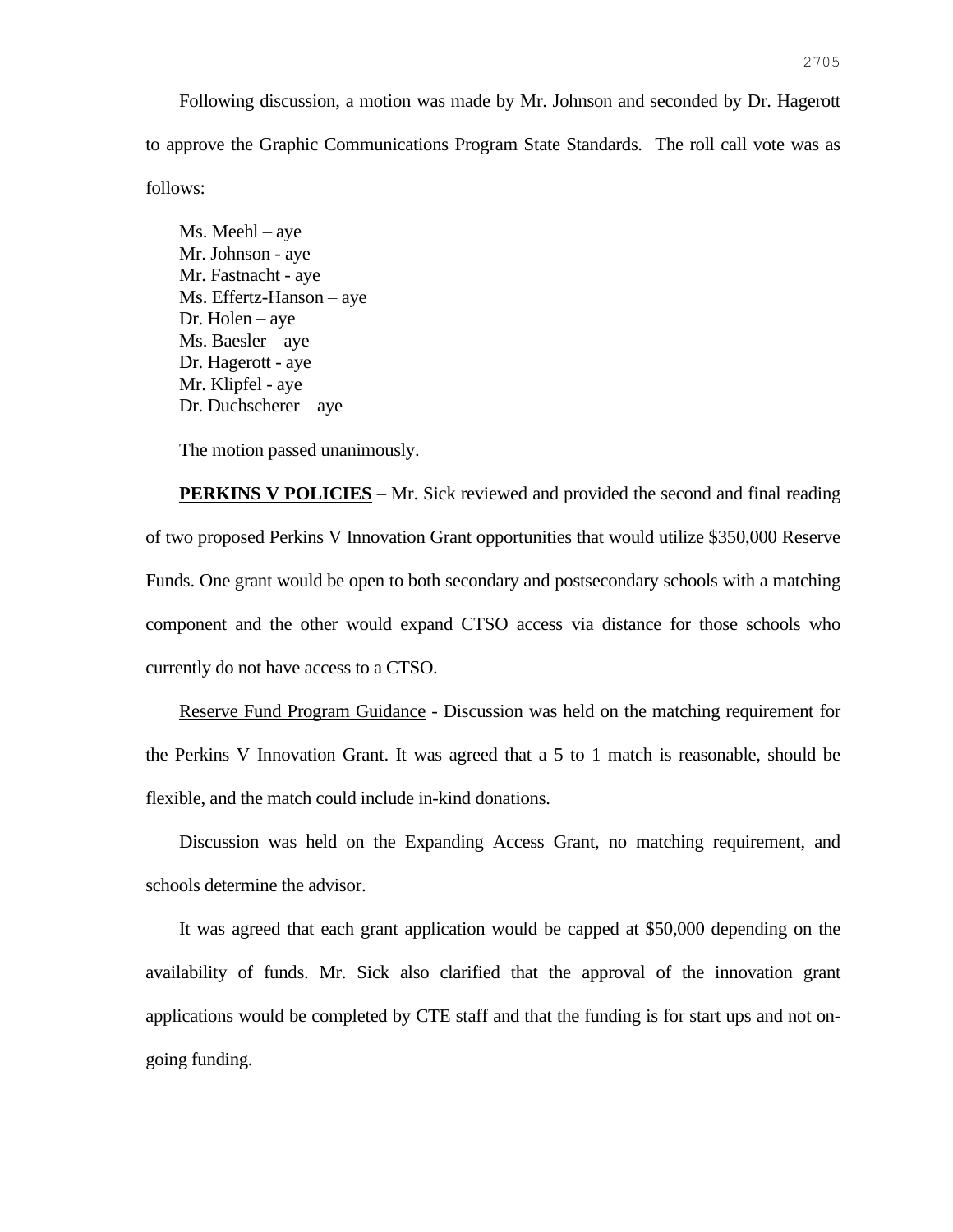Following discussion, a motion was made by Mr. Fastnacht and seconded by Ms. Effertz-Hanson to approve the Reserve Fund Perkins V Innovation Grant and Program Guidance proposal including the 5 to 1 matching requirement that is flexible and could include in-kind donations, a \$50,000 cap, if funding is available, per grant application as discussed. The roll call vote was as follows:

Ms. Meehl – aye Mr. Johnson – Absent and not voting Mr. Fastnacht - aye Ms. Effertz-Hanson – aye Dr. Holen – aye Ms. Baesler – Absent and not voting Dr. Hagerott – Absent and not voting Mr. Klipfel - aye Dr. Duchscherer – aye

The motion passed unanimously.

Expanding CTSO Access – Discussion was held on the Expanding CTSO Access Innovation Grant, which is for start up funding and each grant application has a \$50,000 cap, if funding is available.

A motion was made by Mr. Fastnacht and seconded by Ms. Meehl to approve the Expanding CTSO Access Innovation Grant proposal as discussed. The roll call vote was as follows:

Ms. Meehl – aye Mr. Fastnacht - aye Ms. Effertz-Hanson – aye Dr. Holen – aye Mr. Klipfel - aye Dr. Duchscherer – aye

The motion passed unanimously.

Consortium Policy - The second and final reading of the proposed Consortium Policy was reviewed. Mr. Sick reported that the amendments to the proposal during the April meeting have been incorporated into the policy.